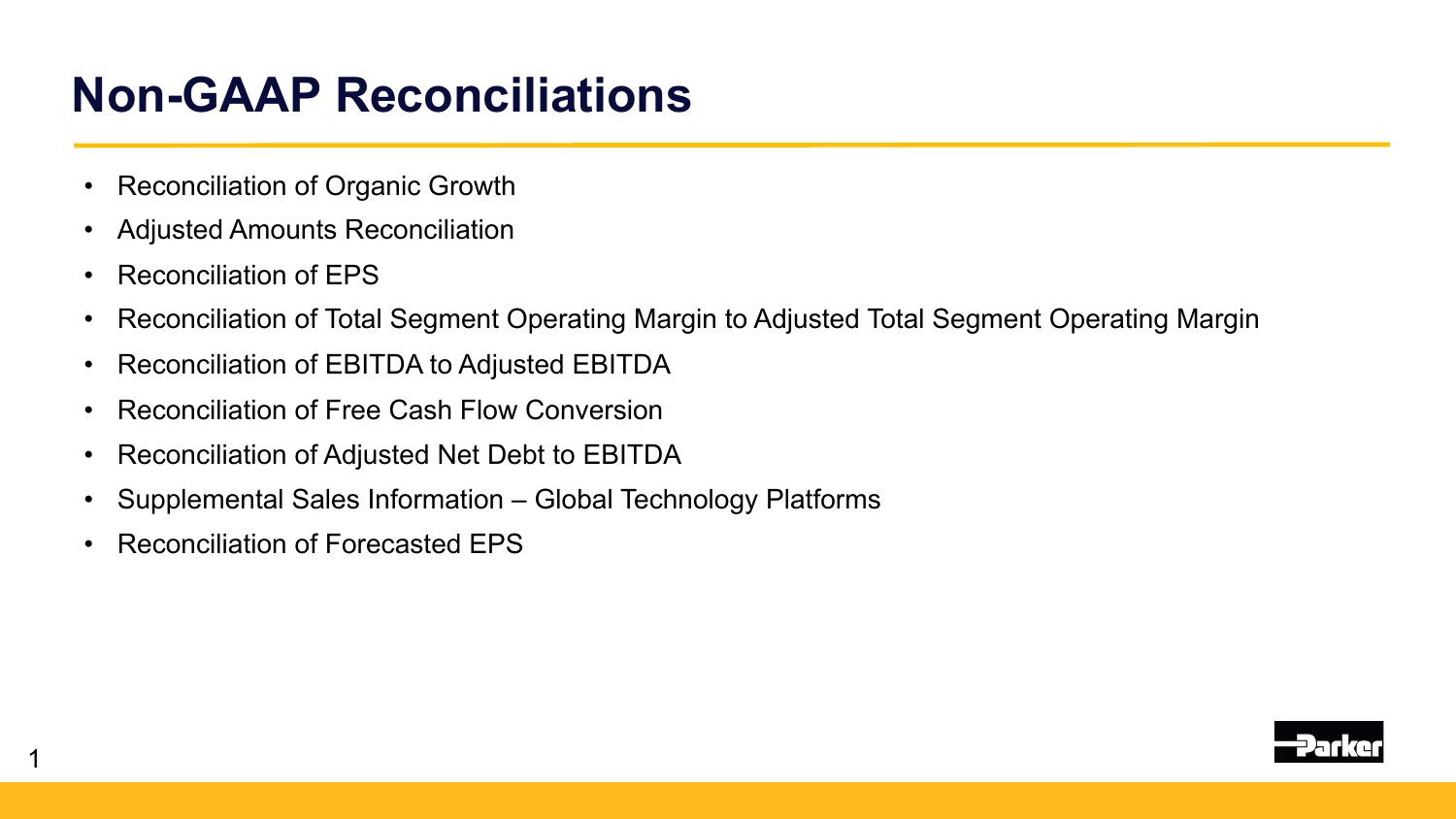# **Reconciliation of Organic Growth**

### **(Dollars in thousands)**

**(Unaudited)**

| (Unduultou)                         |                        |                |    |                 |    |                    |    |                |  |  |  |  |
|-------------------------------------|------------------------|----------------|----|-----------------|----|--------------------|----|----------------|--|--|--|--|
|                                     | <b>Quarter-to-Date</b> |                |    |                 |    |                    |    |                |  |  |  |  |
|                                     | <b>As Reported</b>     |                |    |                 |    | <b>As Reported</b> |    |                |  |  |  |  |
| <b>Net Sales</b>                    |                        | March 31, 2022 |    | <b>Currency</b> |    | March 31, 2022     |    | March 31, 2021 |  |  |  |  |
| Diversified Industrial:             |                        |                |    |                 |    |                    |    |                |  |  |  |  |
| North America                       | \$                     | 2,014,715      | \$ | (1,207)         | \$ | 2,013,508          | \$ | 1,758,383      |  |  |  |  |
| International                       |                        | 1,439,357      |    | 73,598          |    | 1,512,955          |    | 1,388,999      |  |  |  |  |
| <b>Total Diversified Industrial</b> |                        | 3,454,072      |    | 72,391          |    | 3,526,463          |    | 3,147,382      |  |  |  |  |
| Aerospace Systems                   |                        | 632,315        |    | 1,588           |    | 633,903            |    | 598,944        |  |  |  |  |
| Total Parker Hannifin               | \$                     | 4,086,387      | S  | 73,979          | S  | 4,160,366          | \$ | 3,746,326      |  |  |  |  |
|                                     |                        | As reported    |    | Currency        |    | Organic            |    |                |  |  |  |  |
| Diversified Industrial:             |                        |                |    |                 |    |                    |    |                |  |  |  |  |
| North America                       |                        | 14.6 %         |    | 0.1%            |    | 14.5 %             |    |                |  |  |  |  |
| International                       |                        | 3.6%           |    | (5.3)%          |    | 8.9%               |    |                |  |  |  |  |
| <b>Total Diversified Industrial</b> |                        | 9.7%           |    | $(2.3)\%$       |    | 12.0 %             |    |                |  |  |  |  |
| Aerospace Systems                   |                        | 5.6 %          |    | (0.2)%          |    | 5.8 %              |    |                |  |  |  |  |
| Total Parker Hannifin               |                        | 9.1%           |    | $(2.0)\%$       |    | 11.1 %             |    |                |  |  |  |  |

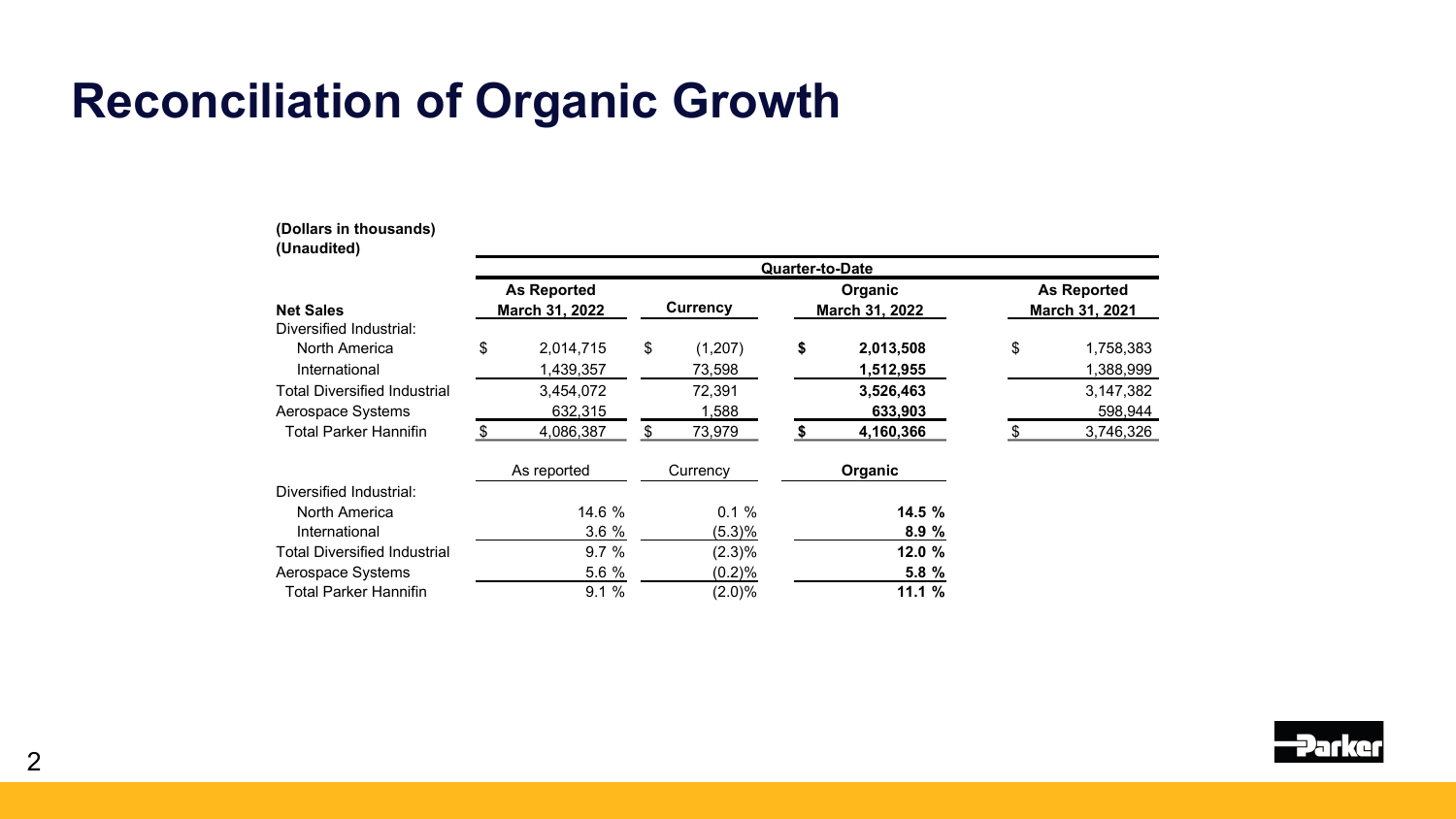# **Adjusted Amounts Reconciliation Consolidated Statement of Income**

**(Dollars in thousands, except per share data)**

| (Unaudited)                           | Quarter-to-Date FY 2022 |                                      |             |                                                               |      |                                           |  |                                           |  |                                                         |  |                                                            |                       |                                          |            |
|---------------------------------------|-------------------------|--------------------------------------|-------------|---------------------------------------------------------------|------|-------------------------------------------|--|-------------------------------------------|--|---------------------------------------------------------|--|------------------------------------------------------------|-----------------------|------------------------------------------|------------|
|                                       |                         | <b>As Reported</b><br>March 31, 2022 | % of Sales  | <b>Acquired</b><br>Intangible<br>Asset<br><b>Amortization</b> |      | <b>Business</b><br>Realignment<br>Charges |  | Integration<br>Costs to<br><b>Achieve</b> |  | <b>Acquisition</b><br><b>Related</b><br><b>Expenses</b> |  | Loss on Deal-<br>Contingent<br><b>Forward</b><br>Contracts | Russia<br>Liquidation | <b>Adjusted</b><br><b>March 31, 2022</b> | % of Sales |
| <b>Net Sales</b>                      |                         | 4,086,387                            | 100.0 % \$  | $\overline{\phantom{a}}$                                      | -\$  | $\overline{\phantom{m}}$                  |  |                                           |  | $\overline{\phantom{m}}$                                |  |                                                            |                       | 4,086,387                                | 100.0 %    |
| Cost of Sales                         |                         | 2,927,991                            | 71.7 %      | —                                                             |      | 1,757                                     |  | 226                                       |  |                                                         |  |                                                            | 9,493                 | 2,916,515                                | 71.4 %     |
| Selling, general, and admin. expenses |                         | 412,431                              | 10.1 %      | 78,865                                                        |      | 1,332                                     |  | 707                                       |  | 11,657                                                  |  |                                                            | 2,847                 | 317,023                                  | 7.8 %      |
| Interest expense                      |                         | 63,272                               | 1.5%        |                                                               |      |                                           |  |                                           |  |                                                         |  |                                                            | —                     | 63,272                                   | 1.5%       |
| Other expense (income), net           |                         | 248,704                              | 6.1%        |                                                               |      | 63                                        |  |                                           |  | 1,067                                                   |  | 246,983                                                    | 7,717                 | (7, 126)                                 | (0.2)%     |
| Income before income taxes            |                         | 433,989                              | 10.6 %      | (78, 865)                                                     |      | (3, 152)                                  |  | (933)                                     |  | (12, 724)                                               |  | (246, 983)                                                 | (20, 057)             | 796,703                                  | 19.5 %     |
| Income taxes                          |                         | 85,901                               | 2.1%        | 18,060                                                        |      | 722                                       |  | 214                                       |  | 2,913                                                   |  | 56,559                                                     | 2,089                 | 166,458                                  | 4.1 %      |
| Net Income                            |                         | 348,088                              | 8.5%        | (60, 805)                                                     |      | (2, 430)                                  |  | (719)                                     |  | (9,811)                                                 |  | (190, 424)                                                 | (17,968)              | 630,245                                  | 15.4 %     |
| Less: Noncontrollable interests       |                         | 71                                   | $0.0 \%$    |                                                               |      |                                           |  |                                           |  |                                                         |  |                                                            |                       | 71                                       | 0.0%       |
| Net Income - common shareholders      |                         | 348,017                              | $8.5 \%$ \$ | $(60, 805)$ \$                                                |      | $(2,430)$ \$                              |  | $(719)$ \$                                |  | $(9,811)$ \$                                            |  | $(190, 424)$ \$                                            | $(17,968)$ \$         | 630,174                                  | 15.4 %     |
| Diluted earnings per share            |                         | 2.67                                 |             | (0.47)<br>\$                                                  | - \$ | $(0.02)$ \$                               |  | $(0.01)$ \$                               |  | $(0.07)$ \$                                             |  | $(1.46)$ \$                                                | $(0.13)$ \$           | 4.83                                     |            |

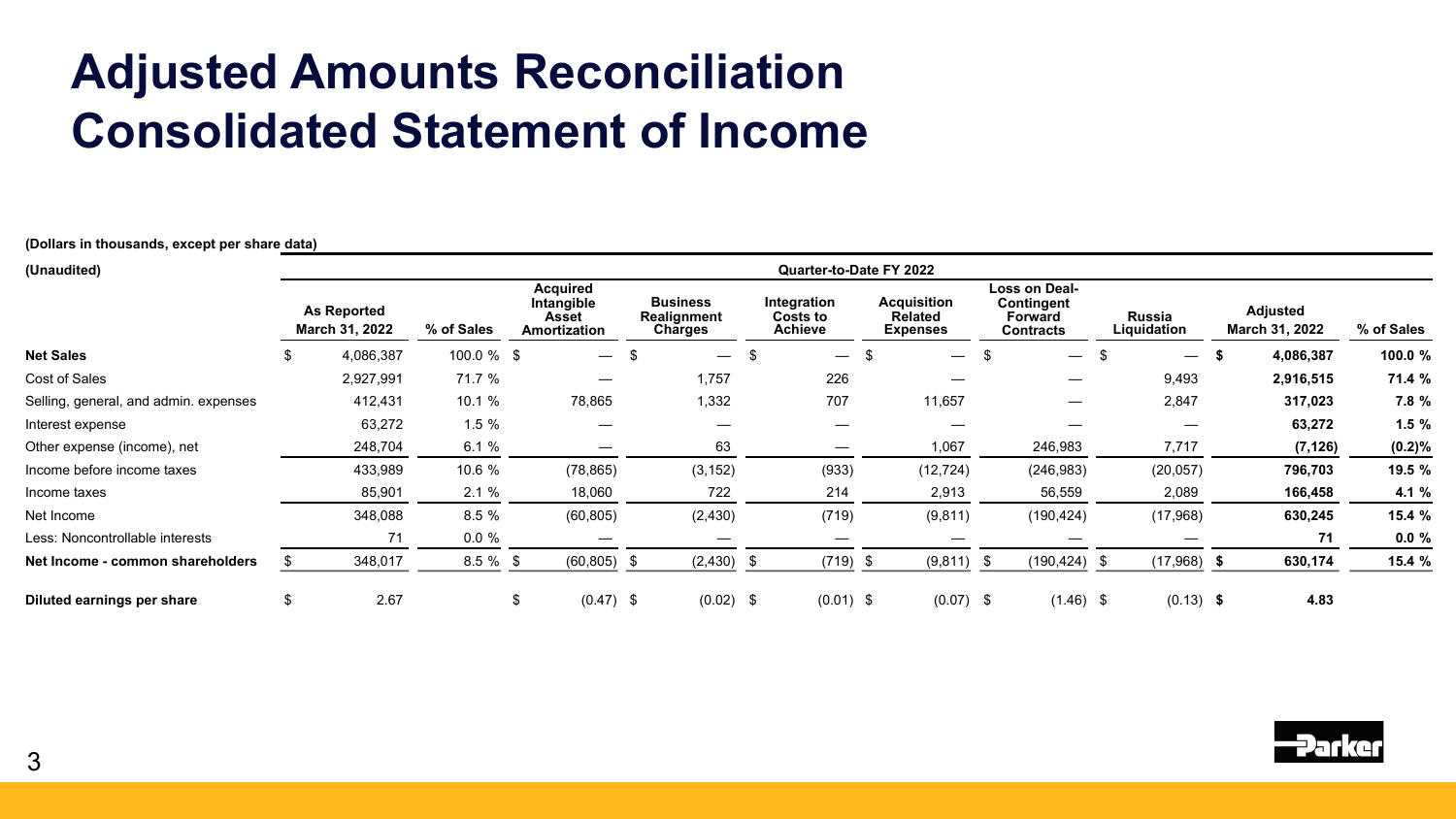# **Adjusted Amounts Reconciliation Consolidated Statement of Income**

**(Dollars in thousands, except per share data)**

| (Unaudited)                          | Quarter-to-Date FY 2021 |                                       |               |    |                                                            |     |                                                  |    |                                    |    |                                             |                                    |           |            |
|--------------------------------------|-------------------------|---------------------------------------|---------------|----|------------------------------------------------------------|-----|--------------------------------------------------|----|------------------------------------|----|---------------------------------------------|------------------------------------|-----------|------------|
|                                      |                         | <b>As Reported</b><br>March 31, 2021* | % of Sales    |    | <b>Acquired</b><br><b>Intangible Asset</b><br>Amortization |     | <b>Business</b><br>Realignment<br><b>Charges</b> |    | Lord<br>Costs to<br><b>Achieve</b> |    | <b>Exotic</b><br>Costs to<br><b>Achieve</b> | <b>Adjusted</b><br>March 31, 2021* |           | % of Sales |
| <b>Net sales</b>                     | S                       | 3,746,326                             | $100.0 \%$ \$ |    | $\overline{\phantom{m}}$                                   | -\$ | $\qquad \qquad -$                                | \$ | $\qquad \qquad -$                  | \$ | $\qquad \qquad -$                           | £.                                 | 3,746,326 | 100.0 %    |
| Cost of sales                        |                         | 2,712,785                             | 72.4 %        |    |                                                            |     | 3,056                                            |    | 425                                |    | —                                           |                                    | 2,709,304 | 72.3 %     |
| Selling, general and admin. expenses |                         | 386,831                               | 10.3 %        |    | 81,253                                                     |     | 2,545                                            |    | 2,206                              |    | 24                                          |                                    | 300,803   | 8.0%       |
| Interest expense                     |                         | 60,830                                | 1.6%          |    |                                                            |     |                                                  |    |                                    |    |                                             |                                    | 60,830    | 1.6%       |
| Other (income) expense, net          |                         | (13, 460)                             | (0.4)%        |    |                                                            |     |                                                  |    |                                    |    |                                             |                                    | (13, 461) | $(0.4)\%$  |
| Income before income taxes           |                         | 599,340                               | 16.0 %        |    | (81, 253)                                                  |     | (5,602)                                          |    | (2,631)                            |    | (24)                                        |                                    | 688,850   | 18.4 %     |
| Income taxes                         |                         | 126,101                               | 3.4%          |    | 18,851                                                     |     | 1,300                                            |    | 610                                |    | 6                                           |                                    | 146,868   | 3.9 %      |
| Net income                           |                         | 473,239                               | 12.6 %        |    | (62, 402)                                                  |     | (4, 302)                                         |    | (2,021)                            |    | (18)                                        |                                    | 541,982   | 14.5 %     |
| Less: Noncontrolling interests       |                         | 86                                    | $0.0 \%$      |    | —                                                          |     |                                                  |    | —                                  |    | —                                           |                                    | 86        | $0.0 \%$   |
| Net income - common shareholders     | S                       | 473,153                               | 12.6 %        | \$ | $(62, 402)$ \$                                             |     | $(4,302)$ \$                                     |    | $(2,021)$ \$                       |    | $(18)$ \$                                   |                                    | 541,896   | 14.5 %     |
| Diluted earnings per share           |                         | 3.60                                  |               | \$ | $(0.47)$ \$                                                |     | $(0.03)$ \$                                      |    | $(0.02)$ \$                        |    | $\overline{\phantom{0}}$                    |                                    | 4.12      |            |

\*Prior periods have been adjusted to reflect the change in inventory accounting method

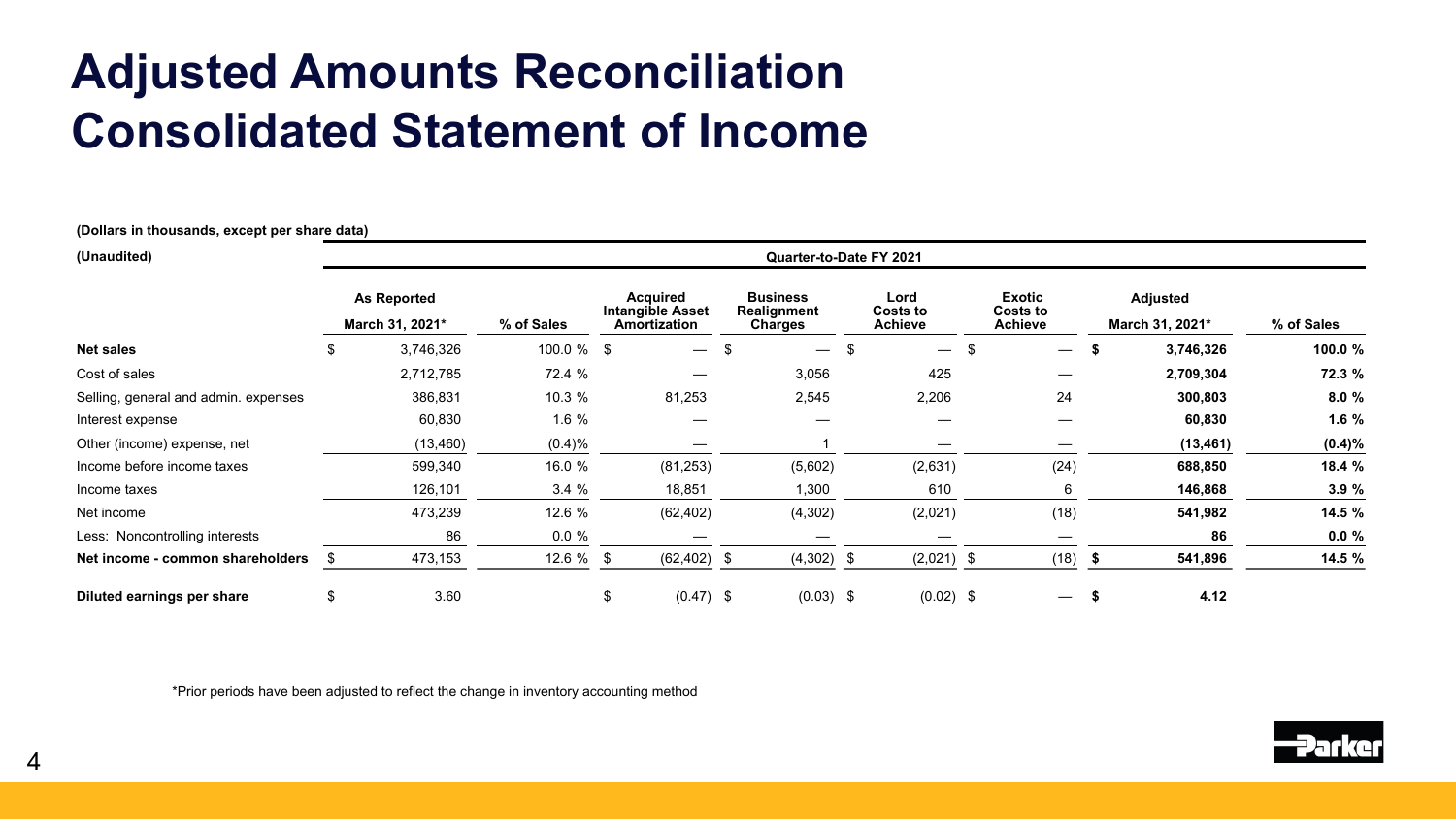# **Adjusted Amounts Reconciliation Business Segment Information**

| (Dollars in thousands)               |               |              |                                                               |                |                                                  |                                           |                         |                                                  |                |                                                            |                               |                       |                          |                                   |                         |        |
|--------------------------------------|---------------|--------------|---------------------------------------------------------------|----------------|--------------------------------------------------|-------------------------------------------|-------------------------|--------------------------------------------------|----------------|------------------------------------------------------------|-------------------------------|-----------------------|--------------------------|-----------------------------------|-------------------------|--------|
| (Unaudited)                          |               |              |                                                               |                |                                                  |                                           | Quarter-to-Date FY 2022 |                                                  |                |                                                            |                               |                       |                          |                                   |                         |        |
| <b>As Reported</b><br>March 31, 2022 | % of Sales    |              | <b>Acquired</b><br>Intangible<br>Asset<br><b>Amortization</b> |                | <b>Business</b><br>Realignment<br><b>Charges</b> | Integration<br>Costs to<br><b>Achieve</b> |                         | Acquisition<br><b>Related</b><br><b>Expenses</b> |                | Loss on Deal-<br>Contingent<br>Forward<br><b>Contracts</b> |                               | Russia<br>Liquidation |                          | <b>Adjusted</b><br>March 31, 2022 | % of Sales <sup>2</sup> |        |
| Diversified Industrial               |               |              |                                                               |                |                                                  |                                           |                         |                                                  |                |                                                            |                               |                       |                          |                                   |                         |        |
| North America <sup>1</sup>           | \$<br>413,998 | $20.5 \%$ \$ |                                                               | 47,408 \$      |                                                  | $355$ \$                                  | 297                     | \$                                               | $-$ \$         |                                                            | $\overbrace{\phantom{aaaaa}}$ | \$                    | $\overline{\phantom{0}}$ | - \$                              | 462,058                 | 22.9 % |
| International <sup>1</sup>           | 298,475       | 20.7 %       |                                                               | 18,704         |                                                  | 2,416                                     | 636                     |                                                  |                |                                                            | —                             |                       | 6,257                    |                                   | 326,488                 | 22.7 % |
| Aerospace Systems <sup>1</sup>       | 119,016       | 18.8 %       |                                                               | 12,753         |                                                  | 318                                       |                         |                                                  |                |                                                            |                               |                       | 6,570                    |                                   | 138,657                 | 21.9 % |
| Total segment operating income       | 831,489       | 20.3 %       |                                                               | (78, 865)      |                                                  | (3,089)                                   | (933)                   |                                                  |                |                                                            |                               |                       | (12, 827)                |                                   | 927,203                 | 22.7 % |
| Corporate administration             | 57,405        | 1.4%         |                                                               |                |                                                  | –                                         |                         |                                                  |                |                                                            |                               |                       |                          |                                   | 57,405                  | 1.4%   |
| Income before interest and other     | 774,084       | 18.9 %       |                                                               | (78, 865)      |                                                  | (3,089)                                   | (933)                   |                                                  |                |                                                            | $\overline{\phantom{0}}$      |                       | (12, 827)                |                                   | 869,798                 | 21.3 % |
| Interest expense                     | 63,272        | 1.5%         |                                                               |                |                                                  |                                           |                         |                                                  |                |                                                            |                               |                       |                          |                                   | 63,272                  | 1.5%   |
| Other (income) expense               | 276,823       | 6.8 %        |                                                               | —              |                                                  | 63                                        |                         |                                                  | 12,724         |                                                            | 246,983                       |                       | 7,230                    |                                   | 9,823                   | 0.2%   |
| Income before income taxes           | 433,989       | 10.6 $%$ \$  |                                                               | $(78, 865)$ \$ |                                                  | $(3, 152)$ \$                             | (933)                   | $\frac{1}{2}$                                    | $(12, 724)$ \$ |                                                            | $(246,983)$ \$                |                       | (20, 057)                |                                   | 796,703                 | 19.5 % |

1Segment operating income as a percent of sales is calculated on as reported segment sales.

<sup>2</sup>Adjusted amounts as a percent of sales are calculated on as reported segment sales.

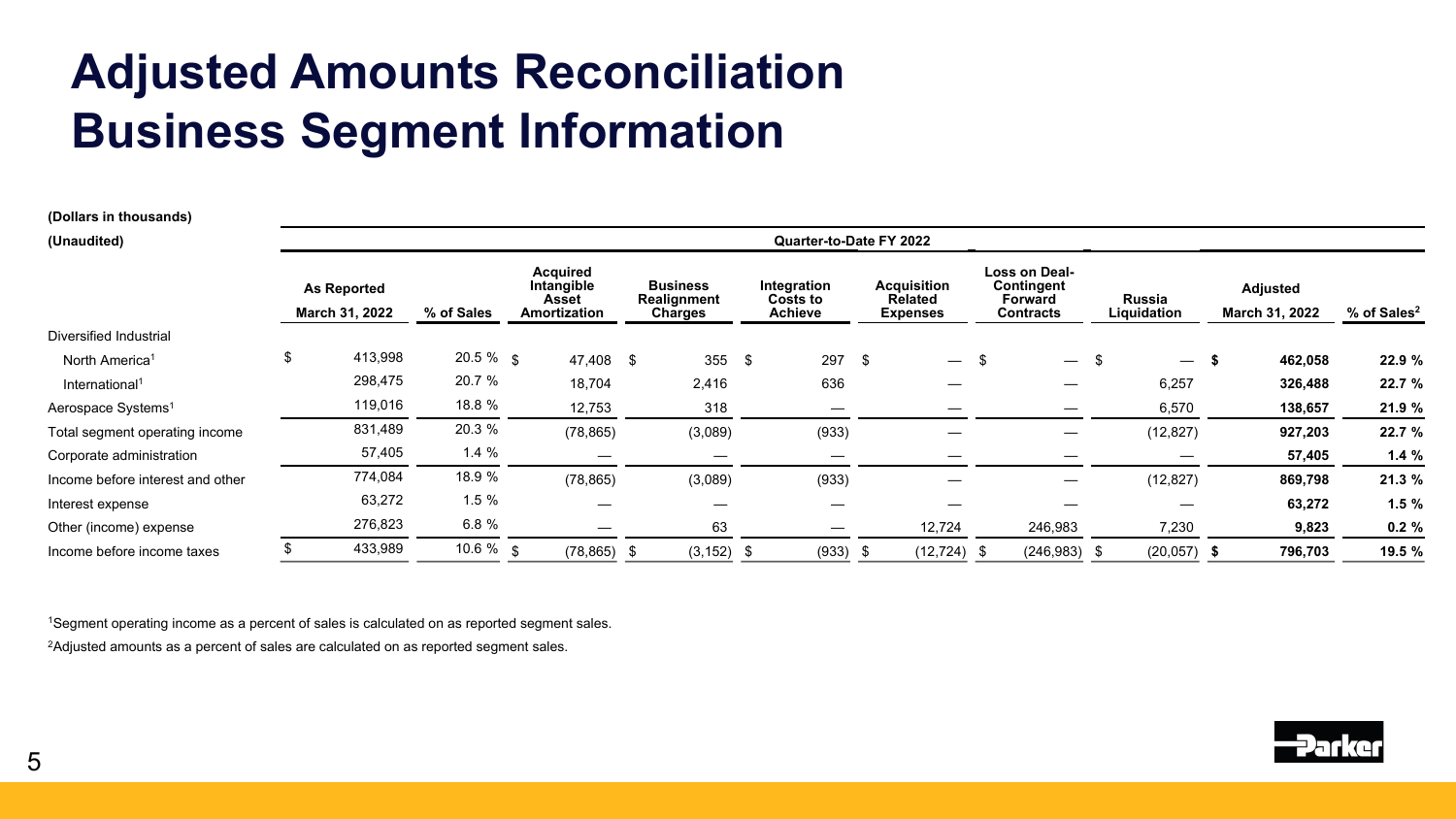# **Reconciliation of Earnings per Diluted Share to Adjusted Earnings per Diluted Share**

| (Unaudited)                                    |    | Three Months Ended March 31, |            |
|------------------------------------------------|----|------------------------------|------------|
| (Amounts in dollars)                           |    | 2022                         | 2021*      |
| Earnings per diluted share                     | \$ | 2.67                         | \$<br>3.60 |
| Adjustments:                                   |    |                              |            |
| Acquired intangible asset amortization expense |    | 0.61                         | 0.62       |
| Business realignment charges                   |    | 0.02                         | 0.04       |
| Integration costs to achieve                   |    | 0.01                         | 0.02       |
| Acquisition-related expenses                   |    | 0.10                         |            |
| Loss on deal-contingent forward contracts      |    | 1.89                         |            |
| Russia liquidation                             |    | 0.15                         |            |
| Tax effect of adjustments <sup>1</sup>         |    | (0.62)                       | (0.16)     |
| Adjusted earnings per diluted share            | S  | 4.83                         | \$<br>4.12 |

<sup>1</sup>This line item reflects the aggregate tax effect of all non-tax adjustments reflected in the preceding line items of the table. We estimate the tax effect of each adjustment item by applying our overall effective tax rate for continuing operations to the pre-tax amount, unless the nature of the item and/or the tax jurisdiction in which the item has been recorded requires application of a specific tax rate or tax treatment, in which case the tax effect of such item is estimated by applying such specific tax rate or tax treatment.

\*Prior periods have been adjusted to reflect the change in inventory accounting method

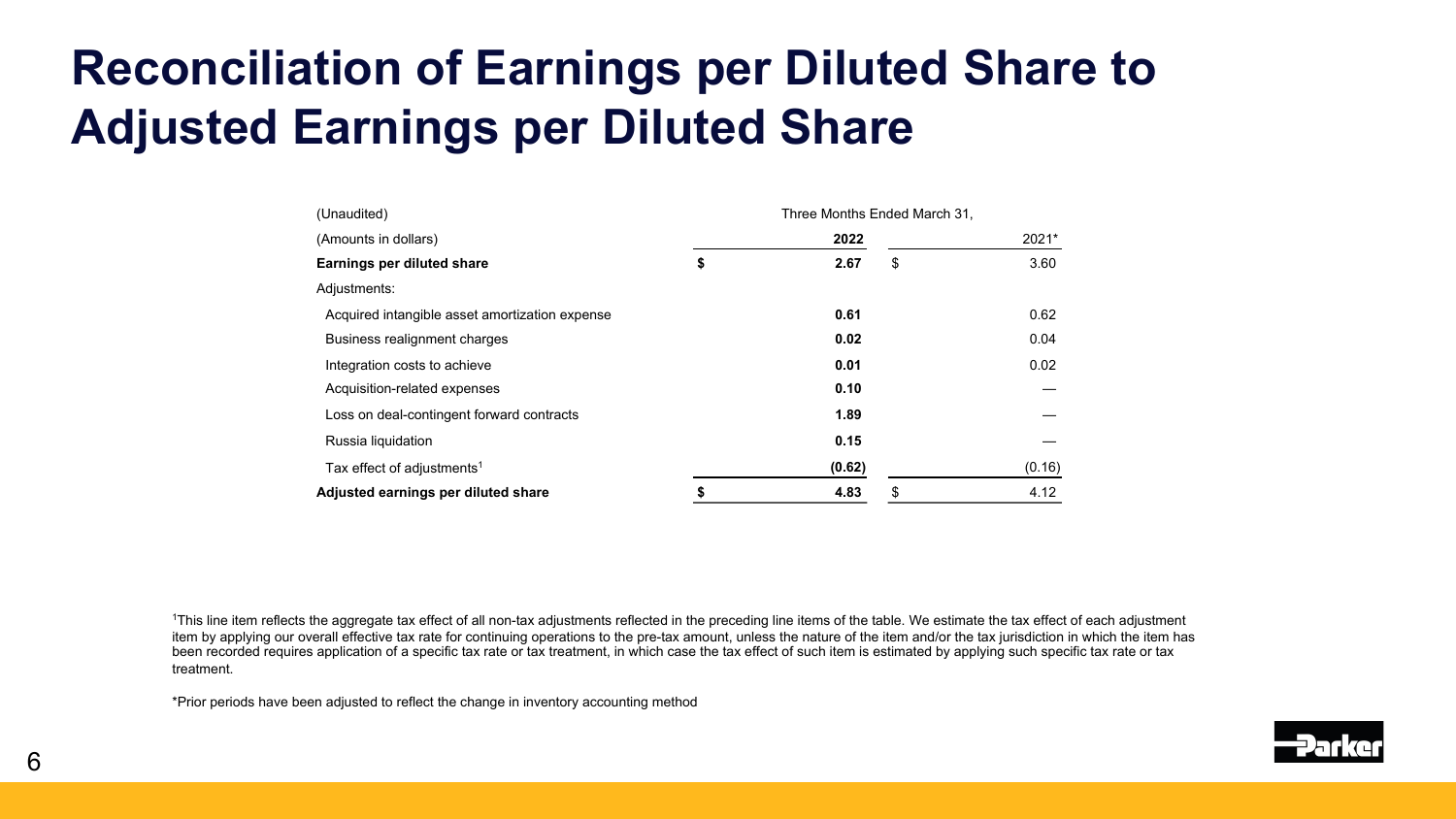# **Reconciliation of Earnings per Diluted Share to Adjusted Earnings per Diluted Share**

### **RECONCILIATION OF EPS TO ADJUSTED EPS**

(Unaudited)

(Amounts in Dollars)

|                                                           |   | <b>12 Months</b><br>ended<br>6/30/16 |   | <b>12 Months</b><br>ended<br>6/30/17 |    | <b>12 Months</b><br>ended<br>6/30/18 |   | <b>12 Months</b><br>ended<br>6/30/19* |   | <b>12 Months</b><br>ended<br>6/30/20* |          | <b>12 Months</b><br>ended<br>6/30/21 |
|-----------------------------------------------------------|---|--------------------------------------|---|--------------------------------------|----|--------------------------------------|---|---------------------------------------|---|---------------------------------------|----------|--------------------------------------|
| <b>Earnings per diluted share</b>                         | S | 5.89                                 | S | 7.25                                 | \$ | 7.83                                 | S | 11.57                                 | S | 9.26                                  | <b>S</b> | 13.35                                |
| Adjustments:                                              |   |                                      |   |                                      |    |                                      |   |                                       |   |                                       |          |                                      |
| Acquisition-related intangible asset amortization expense |   | 0.74                                 |   | 1.02                                 |    | 1.59                                 |   | 1.51                                  |   | 2.19                                  |          | 2.49                                 |
| Business realignment charges                              |   | 0.80                                 |   | 0.42                                 |    | 0.34                                 |   | 0.12                                  |   | 0.59                                  |          | 0.36                                 |
| Acquisition-related expenses & Costs to achieve           |   |                                      |   | 0.76                                 |    | 0.27                                 |   | 0.23                                  |   | 1.62                                  |          | 0.11                                 |
| (Gain) / loss on sale and writedown of assets or land     |   |                                      |   |                                      |    | 0.24                                 |   |                                       |   |                                       |          | (0.77)                               |
| Tax effect of adjustments <sup>1</sup>                    |   | (0.44)                               |   | (0.59)                               |    | (0.42)                               |   | (0.44)                                |   | (1.03)                                |          | (0.50)                               |
| Favorable tax settlement                                  |   |                                      |   |                                      |    |                                      |   |                                       |   | (0.19)                                |          |                                      |
| Tax expense related to U.S. Tax Reform                    |   |                                      |   |                                      |    | 1.72                                 |   | 0.11                                  |   |                                       |          |                                      |
| Adjusted earnings per diluted share                       |   | 6.99                                 |   | 8.86                                 | S  | 11.57                                |   | 13.10                                 |   | 12.44                                 |          | 15.04                                |

<sup>1</sup>This line item reflects the aggregate tax effect of all non-tax adjustments reflected in the preceding line items of the table. We estimate the tax effect of each adjustment item by applying our overall effective tax rate for continuing operations to the pre-tax amount, unless the nature of the item and/or the tax jurisdiction in which the item has been recorded requires application of a specific tax rate or tax treatment, in which case the tax effect of such item is estimated by applying such specific tax rate or tax treatment.

\*FY19 and FY20 have been adjusted to reflect the change in inventory accounting method

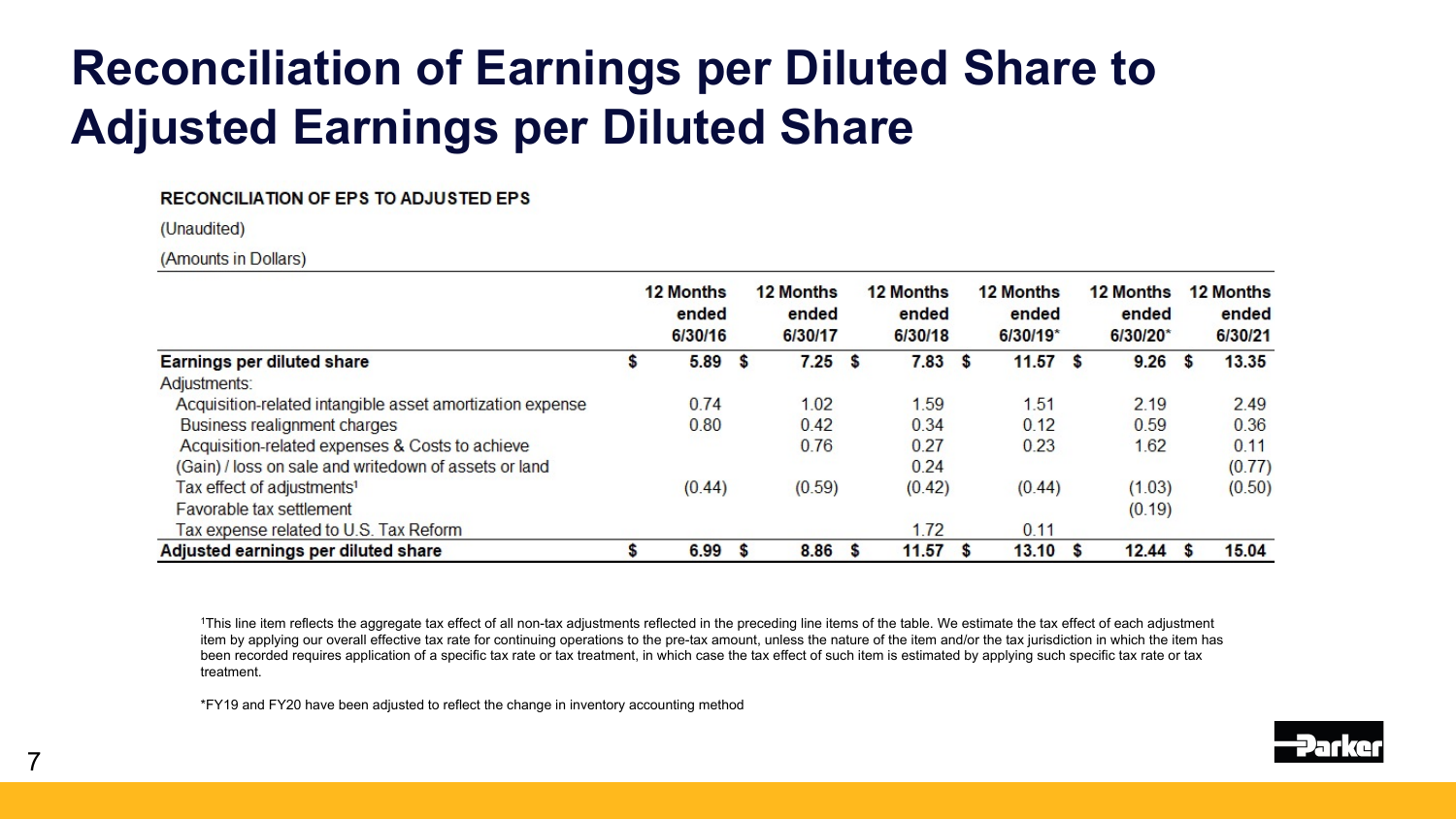# **Reconciliation of Total Segment Operating Margin to Adjusted Total Segment Operating Margin**

| (Unaudited)                                    | <b>Three Months Ended</b> |                         | <b>Three Months Ended</b> |                  |  |  |  |  |  |  |
|------------------------------------------------|---------------------------|-------------------------|---------------------------|------------------|--|--|--|--|--|--|
| (Dollars in thousands)                         | <b>March 31, 2022</b>     |                         | March 31, 2021            |                  |  |  |  |  |  |  |
|                                                | <b>Operating income</b>   | <b>Operating margin</b> | Operating income          | Operating margin |  |  |  |  |  |  |
| Total segment operating income                 | 831,489                   | 20.3%                   | 713,319                   | 19.0 %           |  |  |  |  |  |  |
| Adjustments:                                   |                           |                         |                           |                  |  |  |  |  |  |  |
| Acquired intangible asset amortization expense | 78,865                    |                         | 81,253                    |                  |  |  |  |  |  |  |
| Business realignment charges                   | 3,089                     |                         | 5,445                     |                  |  |  |  |  |  |  |
| Integration costs to achieve                   | 933                       |                         | 2,655                     |                  |  |  |  |  |  |  |
| Russia liquidation                             | 12,827                    |                         |                           |                  |  |  |  |  |  |  |
| Adjusted total segment operating income        | 927.203                   | 22.7%                   | 802.672                   | 21.4%            |  |  |  |  |  |  |

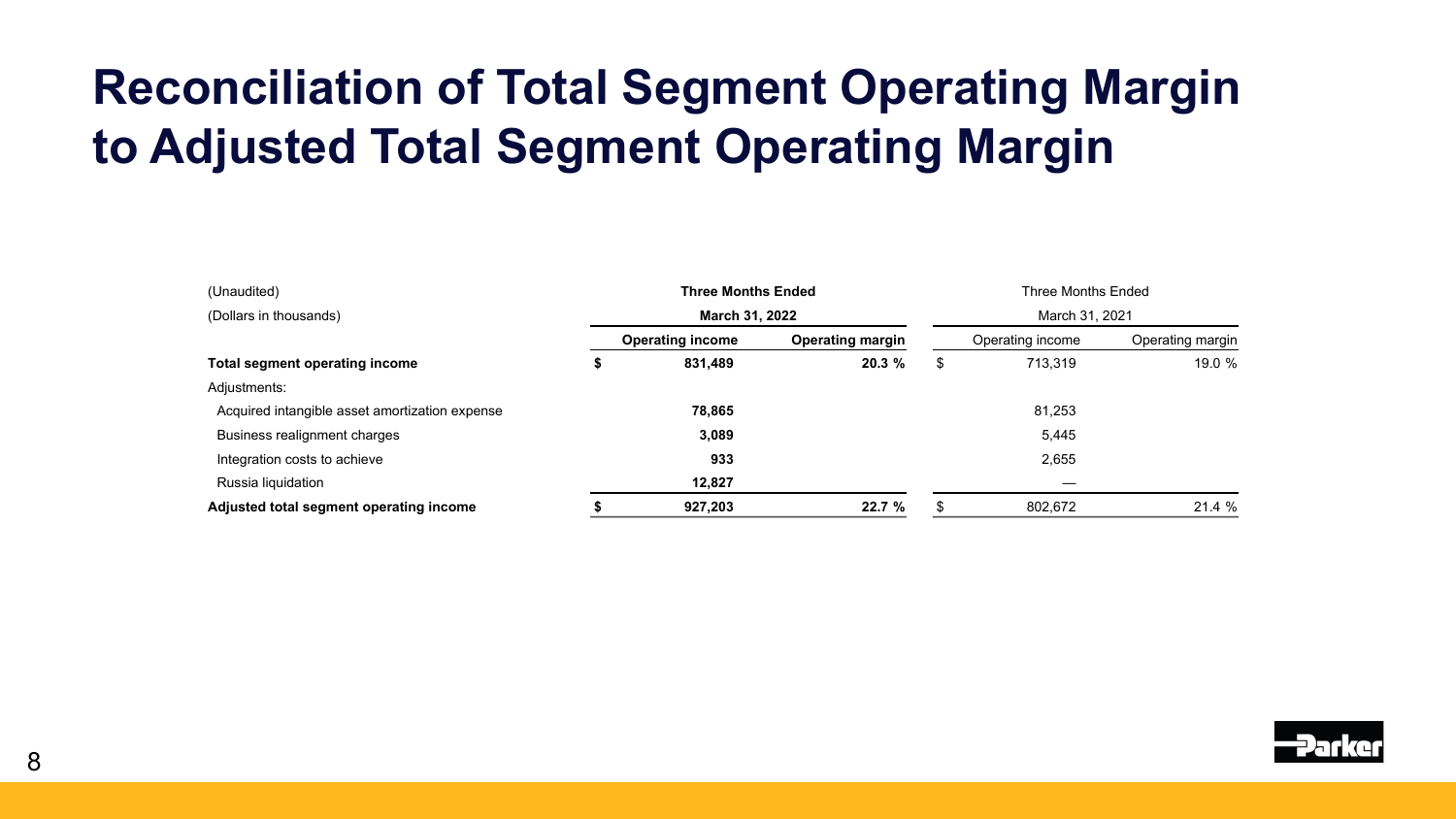## **Reconciliation of EBITDA to Adjusted EBITDA**

| (Unaudited)                               | Three Months Ended March 31, | Nine Months Ended<br>March 31, |                  |
|-------------------------------------------|------------------------------|--------------------------------|------------------|
| (Dollars in thousands)                    | 2022                         | 2021*                          | 2022             |
| <b>Net sales</b>                          | \$<br>4,086,387              | \$<br>3,746,326                | \$<br>11,673,776 |
| Net income                                | \$<br>348,088                | \$<br>473,239                  | \$<br>1,187,280  |
| Income taxes                              | 85,901                       | 126,101                        | 308,778          |
| Depreciation                              | 63,832                       | 69,295                         | 194,945          |
| Amortization                              | 78,865                       | 81,253                         | 237,377          |
| Interest expense                          | 63,272                       | 60,830                         | 183,982          |
| <b>EBITDA</b>                             | 639,958                      | 810,718                        | 2,112,362        |
| Adjustments:                              |                              |                                |                  |
| Business realignment charges              | 3,152                        | 5,602                          | 9,811            |
| Integration costs to achieve              | 933                          | 2,655                          | 2,942            |
| Acquisition-related expenses              | 12,724                       |                                | 84,065           |
| Loss on deal-contingent forward contracts | 246,983                      |                                | 396,365          |
| Russia liquidation                        | 20,057                       |                                | 20,057           |
| <b>Adjusted EBITDA</b>                    | \$<br>923,807                | \$<br>818,975                  | \$<br>2,625,602  |
| <b>EBITDA</b> margin                      | 15.7 %                       | 21.6 %                         | 18.1 %           |
| <b>Adjusted EBITDA margin</b>             | 22.6 %                       | 21.9 %                         | 22.5 %           |

\*Prior periods have been adjusted to reflect the change in inventory accounting method

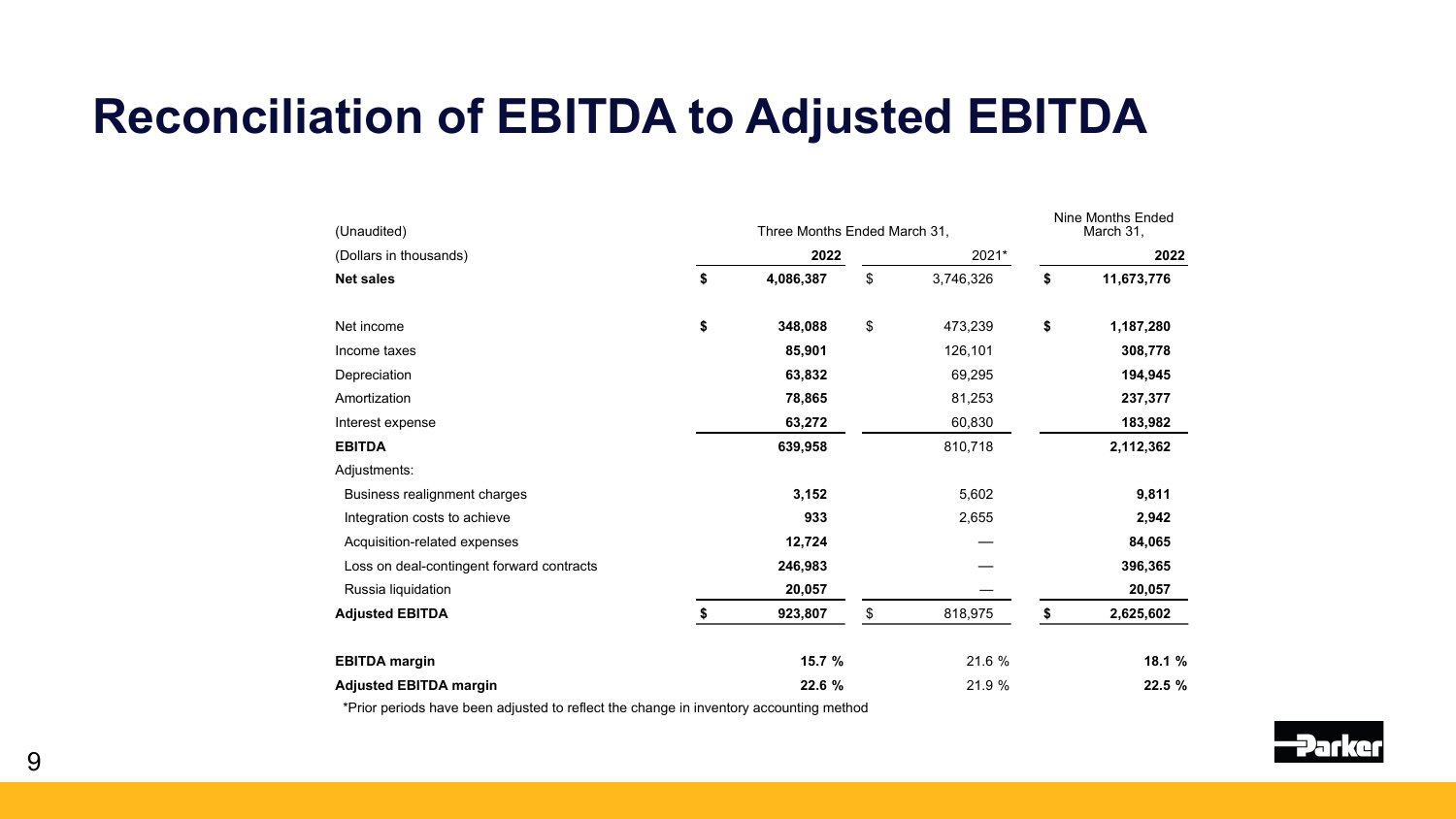## **Reconciliation of EBITDA to Adjusted EBITDA**

(Unaudited)

(Dollars in millions)

|                                                       | <b>12 Months</b><br>ended<br>6/30/16 | 12 Months<br>ended<br>6/30/17 | <b>12 Months</b><br>ended<br>6/30/18 | <b>12 Months</b><br>ended<br>6/30/191 | <b>12 Months</b><br>ended<br>6/30/201 | <b>12 Months</b><br>ended<br>6/30/21 |
|-------------------------------------------------------|--------------------------------------|-------------------------------|--------------------------------------|---------------------------------------|---------------------------------------|--------------------------------------|
| <b>Net sales</b>                                      | \$<br>11,361                         | \$<br>$12,029$ \$             | 14,302 \$                            | 14,320                                | \$<br>13,696                          | \$<br>14,348                         |
|                                                       |                                      |                               |                                      |                                       |                                       |                                      |
| Net income                                            | 807                                  | 984                           | 1,061                                | 1,525                                 | 1,202                                 | 1,747                                |
| Income taxes                                          | 308                                  | 345                           | 641                                  | 424                                   | 305                                   | 500                                  |
| Depreciation and Amortization                         | 307                                  | 355                           | 466                                  | 436                                   | 538                                   | 595                                  |
| <b>Interest Expense</b>                               | 137                                  | 162                           | 214                                  | 190                                   | 308                                   | 250                                  |
| <b>EBITDA*</b>                                        | \$<br>1,558                          | \$<br>1,846                   | \$<br>$2,382$ \$                     | $2,576$ \$                            | 2,353                                 | \$<br>3,092                          |
| Adjustments:                                          |                                      |                               |                                      |                                       |                                       |                                      |
| Voluntary retirement expense                          | 12                                   |                               |                                      |                                       |                                       |                                      |
| <b>Business realignment charges</b>                   | 97                                   | 56                            | 46                                   | 16                                    | 76                                    | 48                                   |
| Acquisition-related expenses & Costs to Achieve       |                                      | 103                           | 37                                   | 30                                    | 211                                   | 15                                   |
| (Gain) / Loss on Sale and Writedown of Assets or land |                                      |                               | 32                                   |                                       |                                       | (101)                                |
| <b>Adjusted EBITDA*</b>                               | \$<br>1,667                          | \$<br>2,006                   | \$<br>$2,497$ \$                     | 2,621                                 | \$<br>2,639                           | \$<br>3,055                          |
| <b>EBITDA</b> margin                                  | 13.7%                                | 15.3%                         | 16.7%                                | 18.0%                                 | 17.2%                                 | 21.6%                                |
| <b>Adjusted EBITDA margin</b>                         | 14.7%                                | 16.7%                         | 17.5%                                | 18.3%                                 | 19.3%                                 | 21.3%                                |

<sup>1</sup>Amounts have been adjusted to reflect the change in inventory accounting method. \*Totals may not foot due to rounding

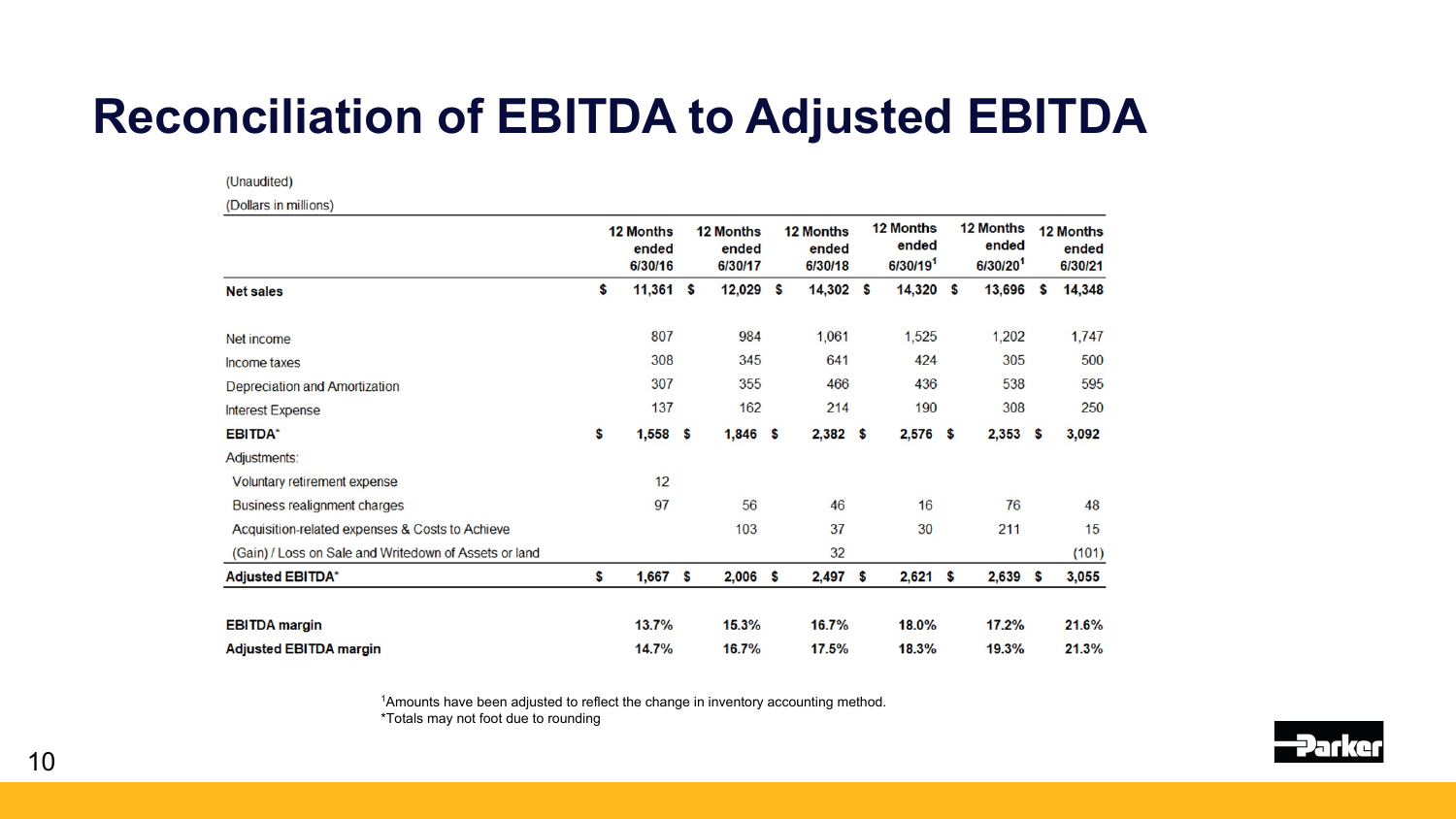## **Reconciliation of Free Cash Flow Conversion**

| (Unaudited)                                             | <b>Nine Months Ended</b> | <b>Nine Months Ended</b><br>March 31, 2021* |           |  |  |  |
|---------------------------------------------------------|--------------------------|---------------------------------------------|-----------|--|--|--|
| (Dollars in thousands)                                  | <b>March 31, 2022</b>    |                                             |           |  |  |  |
| Net income                                              | \$<br>1,187,280          | \$                                          | 1,241,892 |  |  |  |
| Cash flow from operations                               | \$<br>1.548.438          | \$                                          | 1,881,405 |  |  |  |
| Capital Expenditures                                    | (158,864)                |                                             | (136,064) |  |  |  |
| Free cash flow                                          | 1,389,574                | S                                           | 1,745,341 |  |  |  |
| Free cash flow conversion (free cash flow / net income) | 117 %                    |                                             | 141 %     |  |  |  |

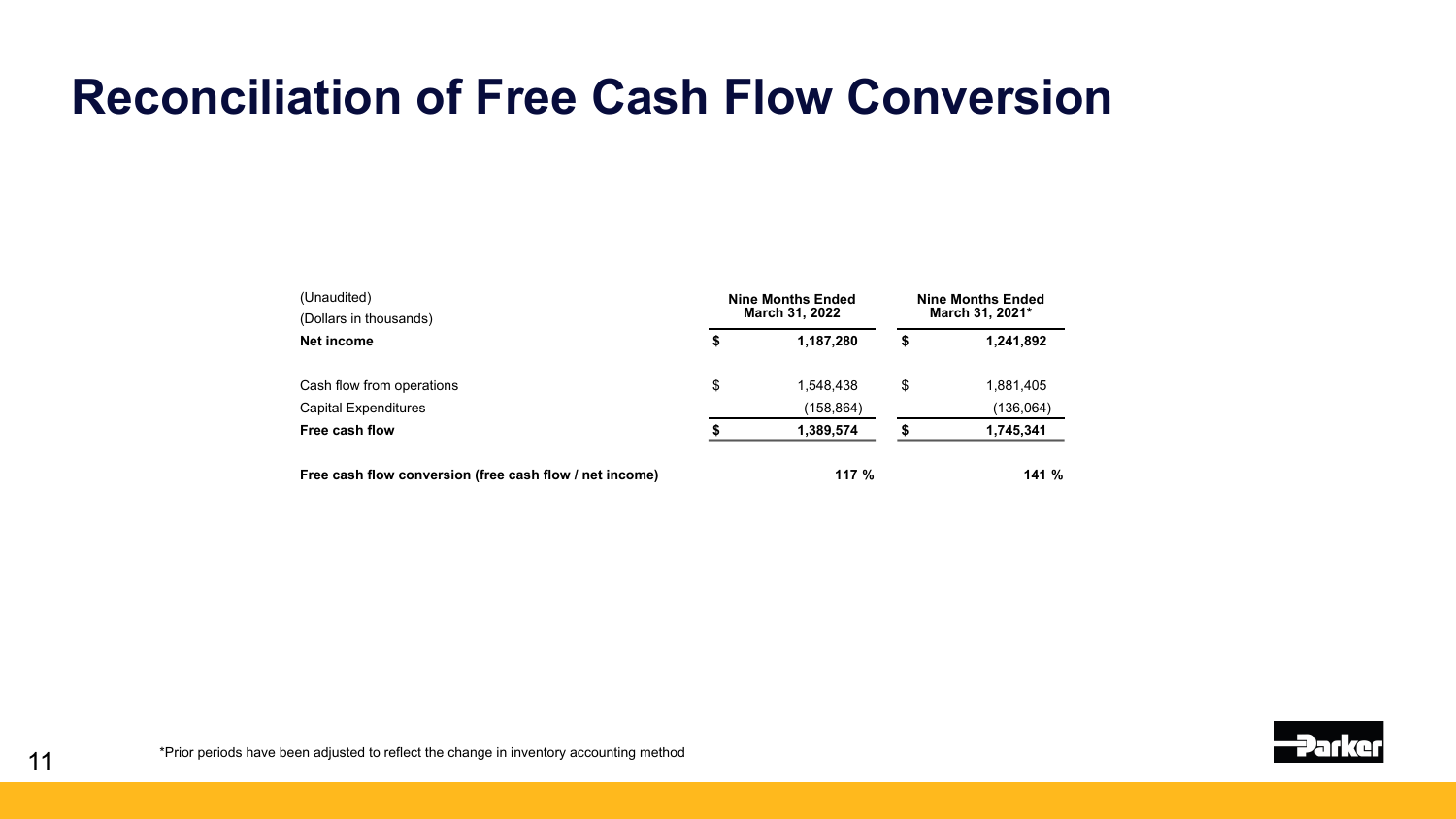## **Reconciliation of Adjusted Net Debt to EBITDA**

| (Unaudited)                                              |    |                |
|----------------------------------------------------------|----|----------------|
| (Dollars in thousands)                                   |    |                |
|                                                          |    | March 31, 2022 |
| Notes payable and long-term debt payable within one year | S  | 1,923,860      |
| Long-term debt                                           |    | 6,229,654      |
| Add: Deferred debt issuance costs                        |    | 56,021         |
| Total gross debt                                         | \$ | 8,209,535      |
| Cash and cash equivalents                                | S  | 467,711        |
| Marketable securities and other investments              |    | 38,561         |
| Restricted cash (within Prepaid expenses and other)      |    | 2,487,446      |
| Adjusted total cash                                      | £. | 2,993,718      |
| Adjusted net debt (Gross debt less adjusted total cash)  | S  | 5,215,817      |
| <b>TTM EBITDA</b>                                        |    | 2,975,753      |
| Adjusted net debt/TTM EBITDA                             |    | 1.8            |

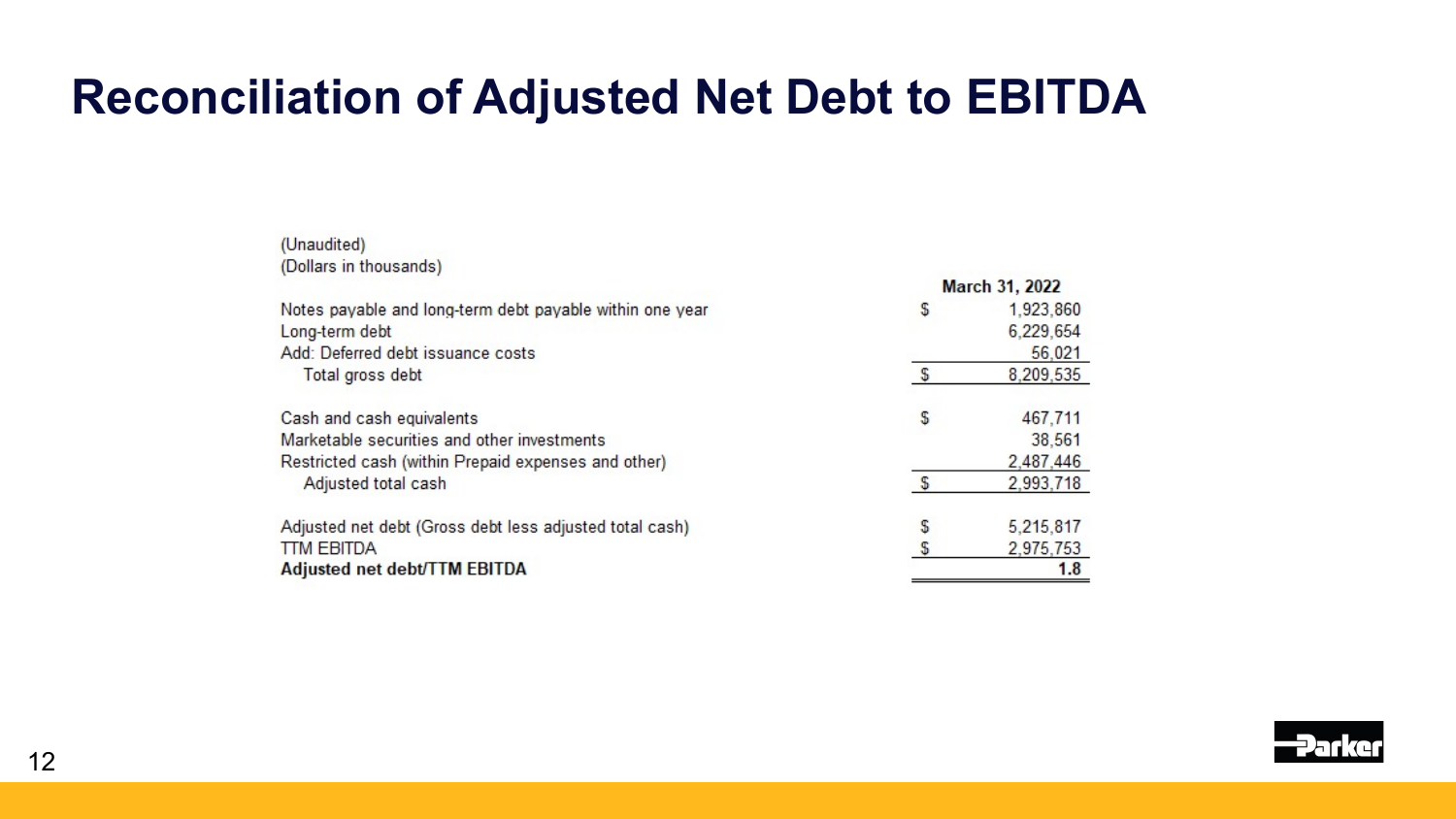## **Supplemental Sales Information Global Technology Platforms**

| (Unaudited)                                | Three Months Ended March 31, |      |           | Nine Months Ended March 31. |            |      |            |  |  |  |  |
|--------------------------------------------|------------------------------|------|-----------|-----------------------------|------------|------|------------|--|--|--|--|
| (Dollars in thousands)                     | 2022                         |      | 2021      |                             | 2022       |      | 2021       |  |  |  |  |
| <b>Net sales</b>                           |                              |      |           |                             |            |      |            |  |  |  |  |
| Diversified Industrial:                    |                              |      |           |                             |            |      |            |  |  |  |  |
| <b>Motion Systems</b>                      | 895.839                      | - \$ | 820.514   |                             | 2,568,166  | - \$ | 2,197,971  |  |  |  |  |
| Flow and Process Control                   | 1,197,590                    |      | 1,081,570 |                             | 3,386,417  |      | 2,955,643  |  |  |  |  |
| <b>Filtration and Engineered Materials</b> | 1,360,643                    |      | ,245,298  |                             | 3,875,843  |      | 3,477,632  |  |  |  |  |
| Aerospace Systems                          | 632,315                      |      | 598,944   |                             | 1,843,350  |      | 1,757,525  |  |  |  |  |
| <b>Total</b>                               | 4.086.387                    |      | 3,746,326 |                             | 11,673,776 | S    | 10,388,771 |  |  |  |  |